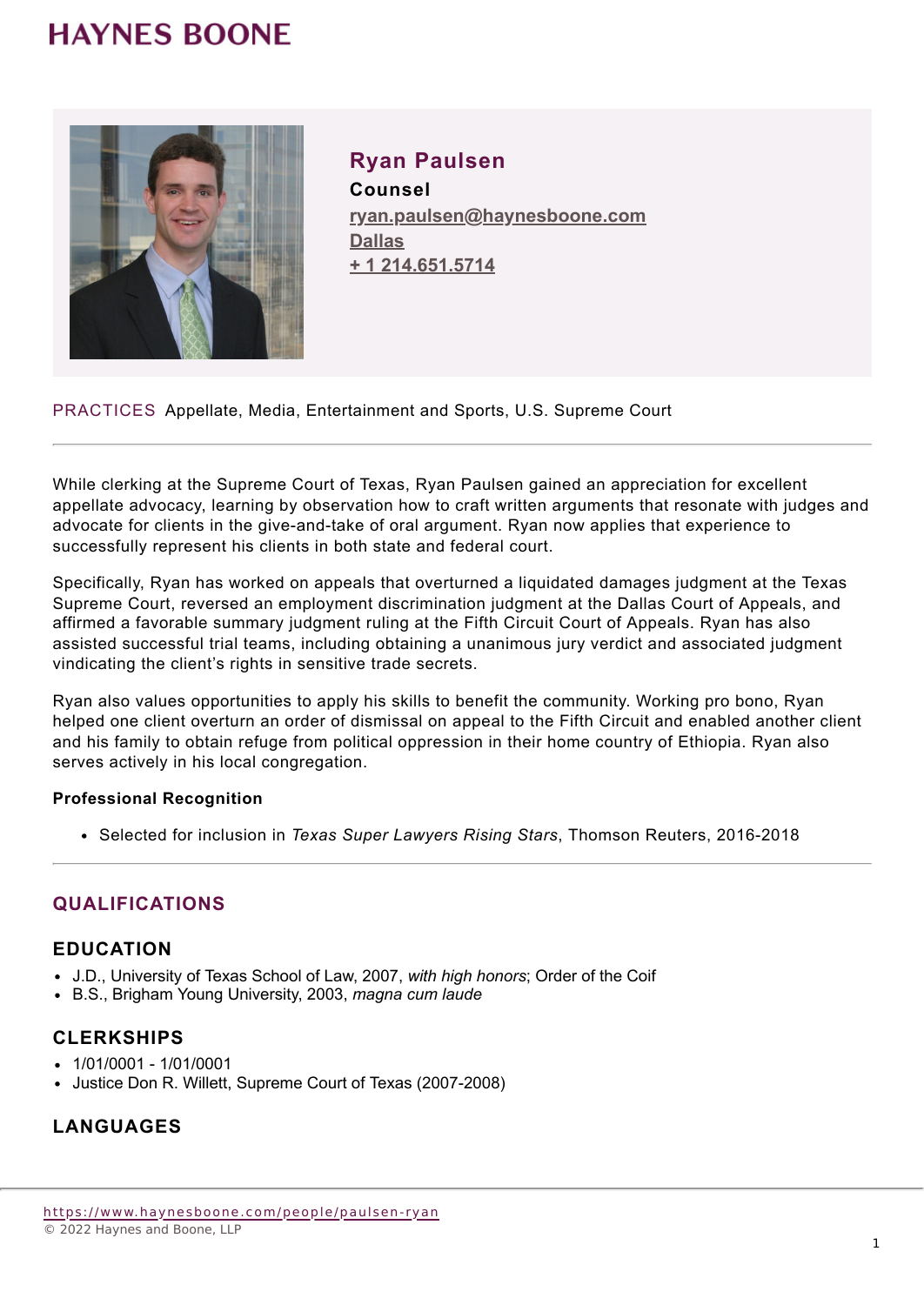## **HAYNES BOONE**

• Spanish

#### **ADMISSIONS**

• Texas

#### **COURT ADMISSIONS**

- United States Supreme Court
- U.S. Court of Appeals for the Second Circuit
- U.S. Court of Appeals for the Fourth Circuit
- U.S. Court of Appeals for the Fifth Circuit
- U.S. Court of Appeals for the Sixth Circuit
- U.S. Court of Appeals for the Eleventh Circuit
- U.S. District Court for the Eastern District of Texas
- U.S. District Court for the Northern District of Texas
- U.S. District Court for the Eastern District of Michigan

## **PUBLICATIONS AND SPEAKING ENGAGEMENTS**

- "Amicus Briefs in Texas Appellate Courts," panelist, UT CLE's 31st Annual Conference on State and Federal Appeals, June 2021.
- "Amicus Practice in the Texas Appellate Courts," co-author, UT CLE's 31st Annual Conference on State and Federal Appeals, June 2021.
- "Amicus Practice at the Texas Supreme Court," co-author, *The Texas Law Book*, April 29, 2020.
- "Plain Text Interpretation: Theory and Practice in the Texas Courts," co-author with Andrew Guthrie, *The Advocate*, Volume 71, Summer 2015.
- "Mandamus: The Hurdles to Relief," co-author with Karen Precella, State Bar of Texas Civil Appellate Practice 101, September 5, 2012.
- "United States Supreme Court Update," *The Appellate Advocate*, Vol. 22, No. 3, Spring 2010 ?– Present
- "Mohawk: Limited Interlocutory Review of Federal Court Orders to Disclose Potentially Privileged Attorney-Client Information," Karen Precella and Ryan Paulsen,*The Appellate Advocate,* Vol. 22, No. 4, Summer 2010.

## **PROFESSIONAL AFFILIATIONS AND ENGAGEMENTS**

- State Bar of Texas, Appellate Section
- Dallas Bar Association, Appellate Council Member, 2019-Present
- J. Reuben Clark Law Society

## **SELECTED CLIENT REPRESENTATIONS**

- Obtained a take-nothing judgment reversing a \$1.2 million damage award in a case alleging defamation based on a single Yelp post. *Gharavi v. Khademazad*, No. 05-20-00083-CV (Tex. App. —Dallas Feb. 26, 2021, no pet.).
- Persuaded the Texas Supreme Court to vacate a \$16.5 million judgment and deny injunctive relief in a highly contentious trade secret dispute. *Pike v. Texas EMC Management, LLC*, 610 S.W.3d 763 (Tex. 2020)